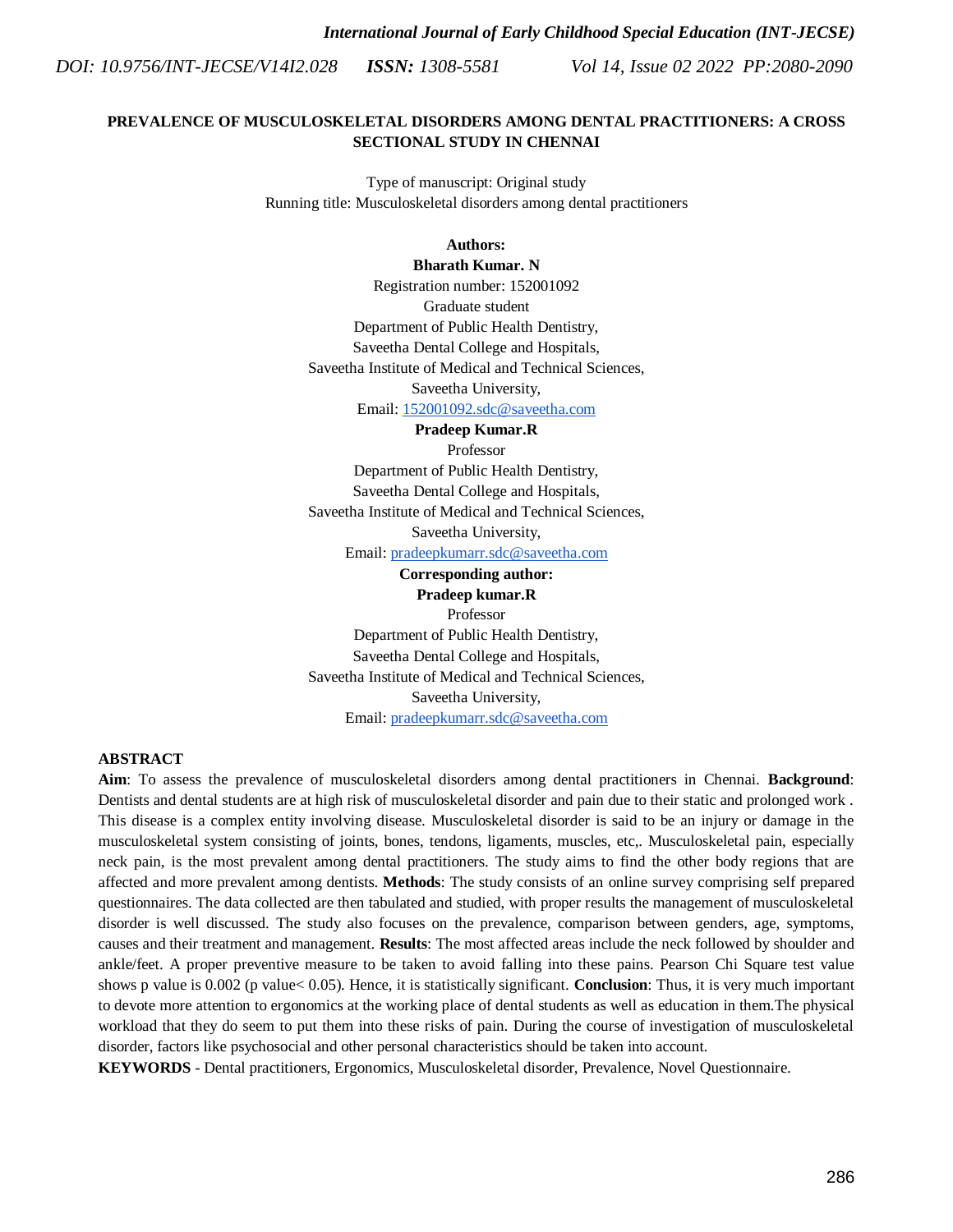*Vol 14, Issue 02 2022 PP:2080-2090*

#### **INTRODUCTION**:

 More than 150 diseases and disorders of the musculoskeletal system affect people's locomotor systems. They range from injuries that occur unexpectedly are from temporary, such as fractures, sprains, and strains, to long-term conditions that cause functional disabilities and impairment.

Pain (often persistent) and weaknesses of mobility, dexterity, and general degree of functioning define musculoskeletal disorders, limiting people's ability to operate. Conditions that influence the musculoskeletal system include:joints osteoarthritis, rheumatoid arthritis, psoriatic arthritis, gout, ankylosing spondylitis. Bones - osteoporosis, osteopenia and associated fragility fractures, traumatic fractures;muscles - sarcopenia ; spine - back and neck pain; multiple body areas or systems such as regional and widespread pain disorders and inflammatory diseases such as connective tissue diseases and vasculitis that have musculoskeletal manifestations, for example systemic lupus erythematosus.

 Musculoskeletal disorders are also the leading cause of global recovery needs. They account for roughly two-thirds of all adults in need of recovery, and they are among the main contributors to the need for rehabilitation services among children.

 There is a large requirement of physical work demand on dentists and dental students since the working area - mouth of the patient is much narrower and small. And treating patients also requires long static control , long seated posture, repetitive work of the arms[.\[1\]](https://paperpile.com/c/PHqguW/IqU2)

 Each year, about 2 million workers suffer from musculoskeletal disorder[s.\[2\]D](https://paperpile.com/c/PHqguW/uYEr)entists and dental practitioners in western countries or even higher risks of musculoskeletal disorder because of their vibrating instruments, working postures with higher physical demand, a large number of patients to treat, and extensive administrative wor[k\[3\].](https://paperpile.com/c/PHqguW/LtJ2) Various questionnaire based survey studies show the balance of musculoskeletal disorder is worldwide. [\[4,5\]](https://paperpile.com/c/PHqguW/vm8x+12kY)

 Musculoskeletal pain, especially neck and back pain or more prevalent among dental practitioners, has been found to be a major health problem in them. Several studies have reported a more or less similar prevalence of musculoskeletal disorders in dentist[s\[5\]](https://paperpile.com/c/PHqguW/12kY) . A few investigators have put up a statement stating that the prevalence, location of pain and other symptoms may be influenced by posture and work habits, as well as other few demographic factors. An ergonomically deficient workplace may not show immediate pain or symptoms since the human body has the capacity to adapt to various surrounding[s\[6\].](https://paperpile.com/c/PHqguW/oTnZ) However with time, the body loses its capacity to cope up with such an environment and it leads to inevitable physical symptoms, mental stress, low productivity and poor quality of work.

 Musculoskeletal disorder has become increasingly common worldwide among dental practitioners during the past few years. It has become a common cause of work related disability among workers with substantial financial consequences due to workers compensation and medical expense[s\[7\].](https://paperpile.com/c/PHqguW/06RY) Our team has extensive knowledge and research experience that has translated into high quality publication[s\[8–16\]](https://paperpile.com/c/PHqguW/ISaph+EHbnE+8Rbt8+8k29l+Tahly+0TSUY+jyAt2+Lzl6o+8UKss)[,\[17\]](https://paperpile.com/c/PHqguW/xAmqc)[,\[18\],](https://paperpile.com/c/PHqguW/Nu3LV)[\[19,20\]](https://paperpile.com/c/PHqguW/c3QTB+RINsf)[,\[21\]](https://paperpile.com/c/PHqguW/Hpgpt)[,\[22\]](https://paperpile.com/c/PHqguW/Lb0EY)[,\[23–27\].](https://paperpile.com/c/PHqguW/mKvbf+gDR3q+kaN2m+p1Jod+FHiNH) Hence the aim of the present study is to assess the prevalence of musculoskeletal disorder among dental practitioners in Chennai.

#### **MATERIALS AND METHODS**:

 A questionnaire based cross sectional study was conducted in the first week of February 2021 among Dental practitioners practicing in Chennai, Tamilnadu. The study consists of a study population of 150 dental practitioners. They were approached by different recruitment strategies. The subjects received a study invitation by email containing a link to the questionnaire.

Informed consent was collected from the practitioners who agreed to participate in the study.

 Dental practitioners who agreed to participate in the study were included and dental students who are not practising were excluded from the study.

Sociodemographic details such as age, gender, Speciality , locality of practice, hours of practice per day, years of practice were also collected. Twosets of Yes/No type of questions were included. Each set has a total of 10 questions. This was a pre-validated questionnaire.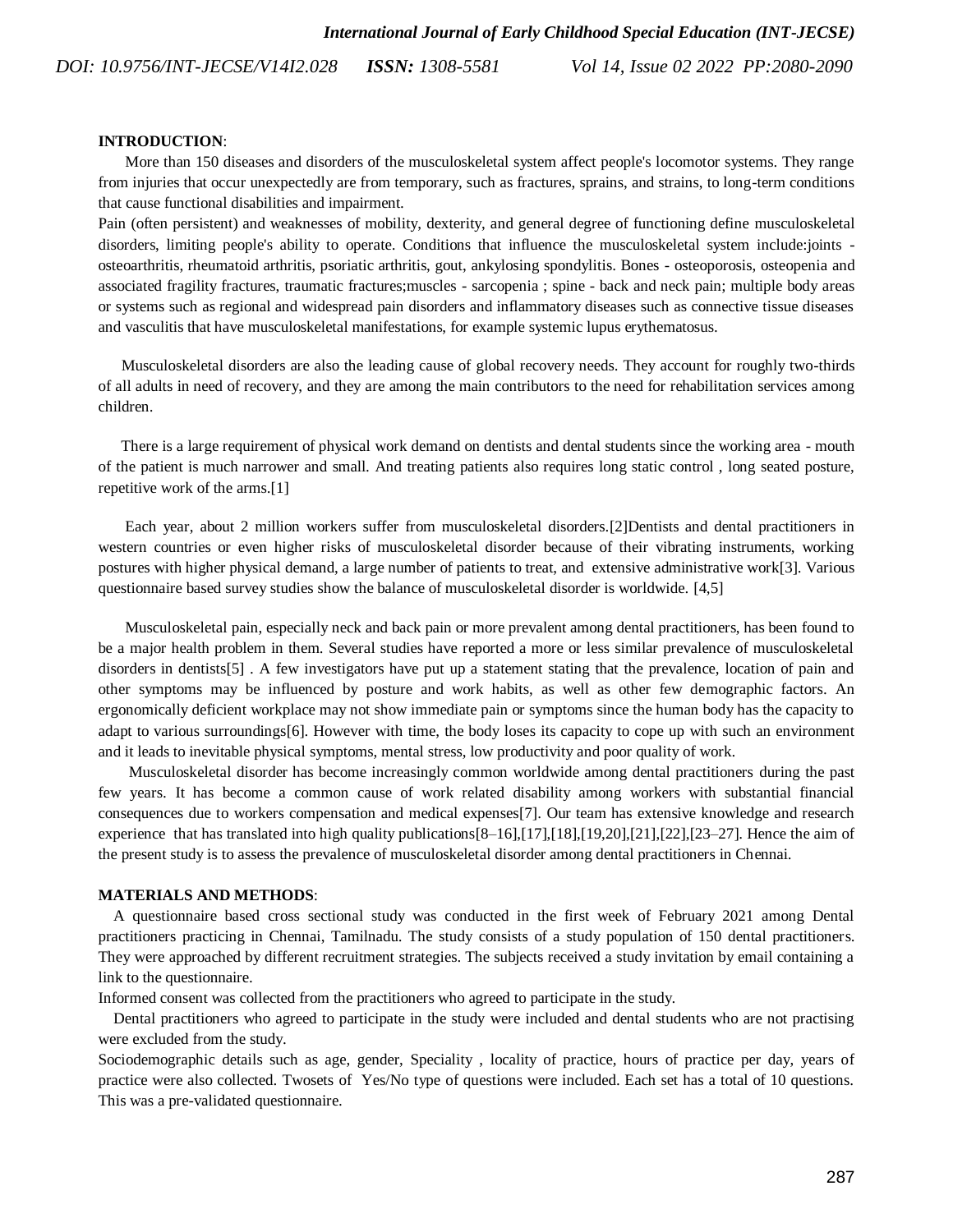Approval was obtained from the institutional board to conduct an online survey. The survey was carried out among dentists and dental students. The responses were collected, tabulated in the excel sheet and analysed . Data was then entered into SPSS software version 23 and the results were obtained in bar graphs and pie charts.

# **RESULTS**:

 The results were obtained using statistical analysis of SPSS software version 23. The tabulated results were then analysed carefully. The results concluded that the regions of neck, shoulder and ankle. The study also signifies that prevalence of MSD has increased among female practitioners.

| TABLE 1- Sociodemographic Characteristics of the study participants |
|---------------------------------------------------------------------|
|---------------------------------------------------------------------|

| Sociodemographic profile                                                                      | <b>Number</b>        | Percentage               |
|-----------------------------------------------------------------------------------------------|----------------------|--------------------------|
| Age<br>18-25 years<br>$25-30$ years<br>30-35 years<br>Above 35 years                          | 87<br>27<br>21<br>15 | 58%<br>18%<br>14%<br>10% |
| Gender<br>Male<br>Female                                                                      | 63<br>87             | 42%<br>58%               |
| <b>Educational Qualification</b><br><b>BDS</b> students<br><b>BDS</b> interns<br><b>MDS</b>   | 70<br>41<br>39       | 46.7%<br>27.3%<br>26%    |
| Hours of Clinical practice/day<br>Less than 3 hours<br>Between 3-6 hours<br>More than 6 hours | 62<br>58<br>30       | 41.3%<br>38.7%<br>20%    |
| <b>Years of practice</b><br>Less than 3 years<br>Between 3-5 years<br>More than 5 years       | 77<br>53<br>20       | 51.3%<br>35.3%<br>13.3%  |

**Table 1** : Above table depicts that the study had a sample size of 150 respondents who answered the self prepared questionnaire. It consisted of few demographic details followed by questions based on musculoskeletal disorder and its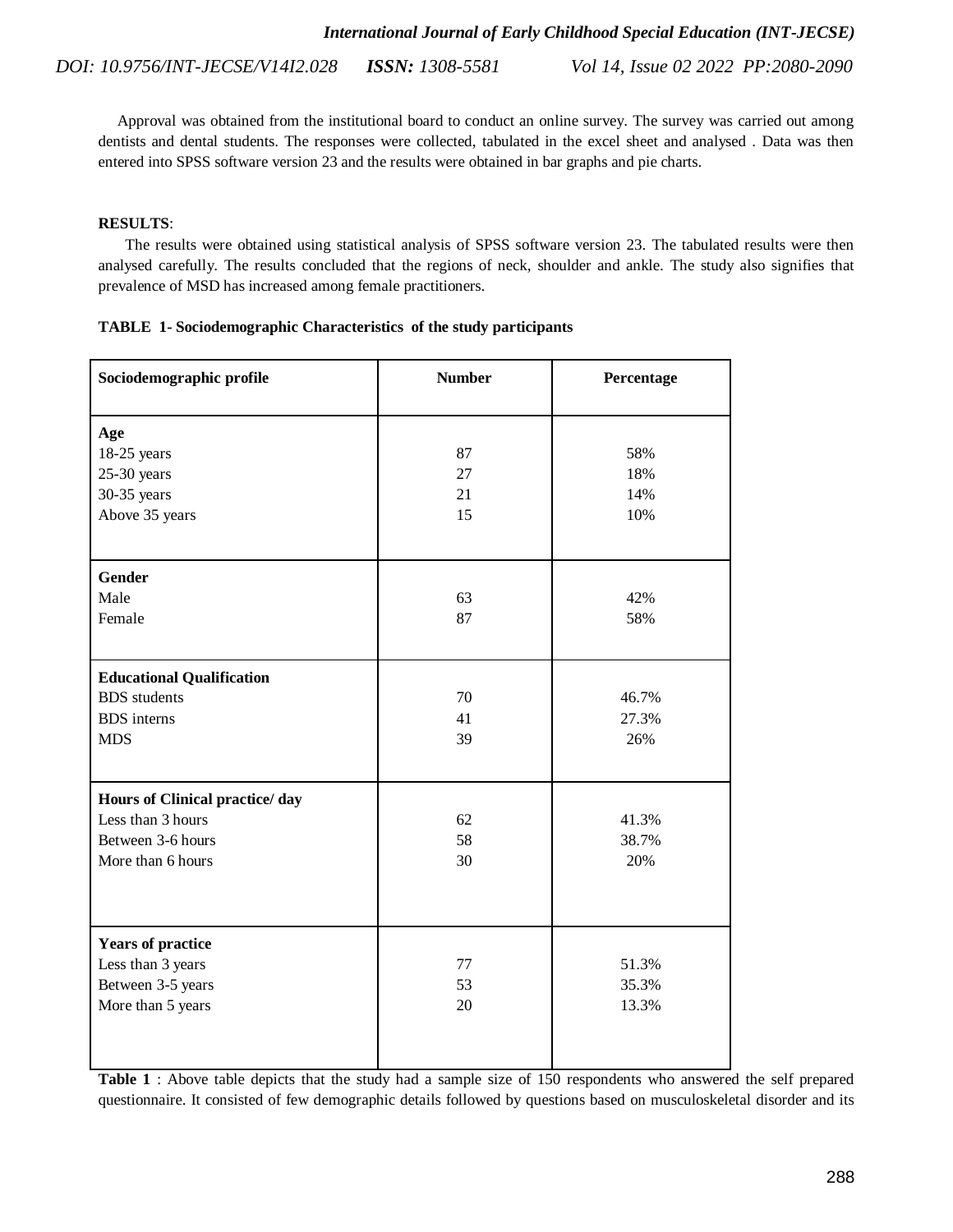pains. The respondents were more among the age group of 18-25 years.The study responses had 87 from females and 63 from males.Majority of the study population worked for less than 3 hours per day (41.3%) and for less than 3 years (51.3%).



**Figure 1** represents the association between hours of practice and prevalence of pain in the neck region of the practitioners. The X axis represents the hours of practice and the Y axis represents the percentage of responses. Blue represents yes and green represents no. In the present study 27.33% of the population, who practiced less than 3 hours per day, had pain in the neck region. About 24.67% , who practiced for 3 to 6 hours per day, had pain in the neck region. Dreadfully, the study has stated that all(20.00%) of the practitioners who practiced for more than 6 hours per day had pain in the neck region. Pearson Chi Square test value shows p value is 0.002 (p value< 0.05). Hence, it is statistically significant.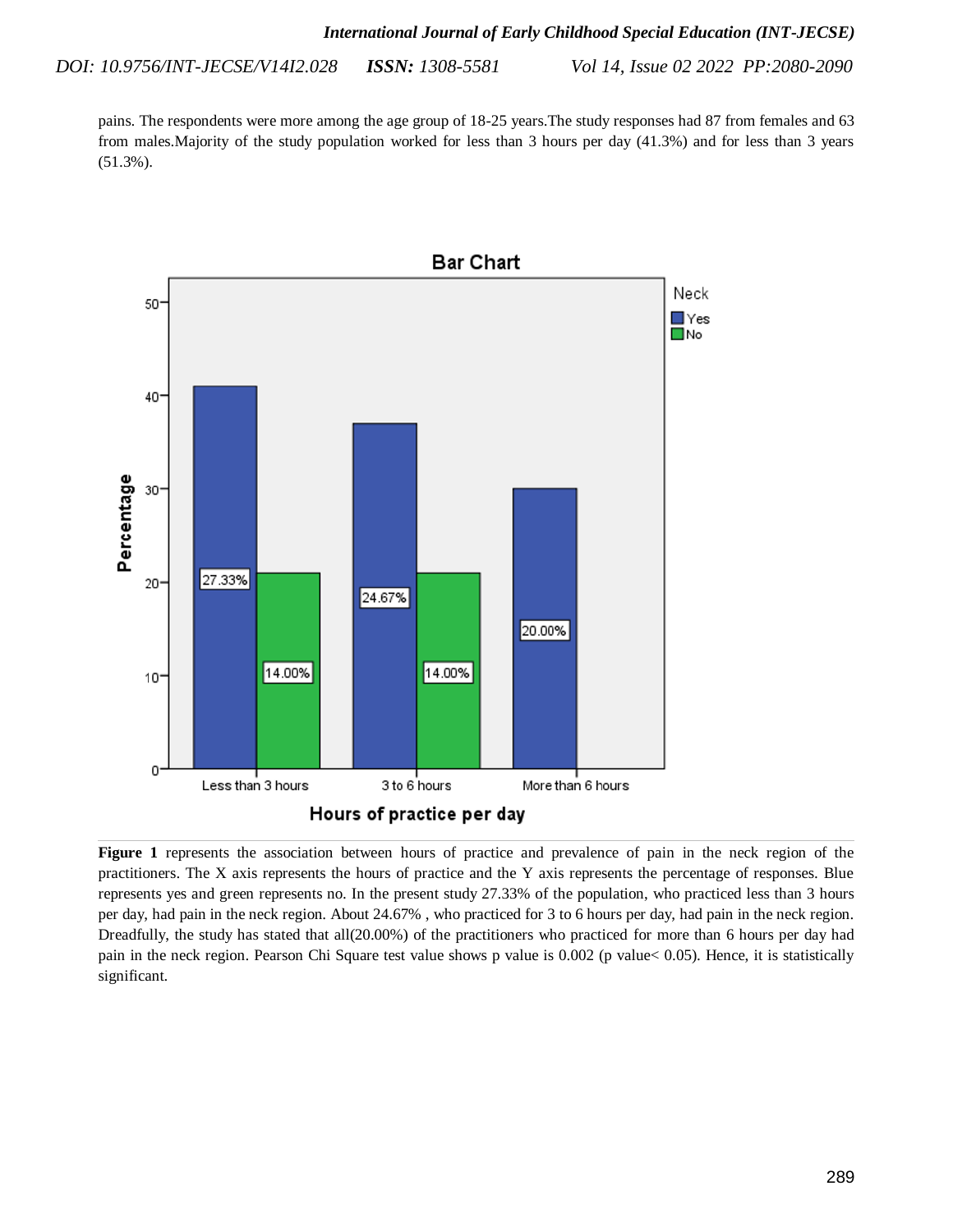*Vol 14, Issue 02 2022 PP:2080-2090*



**Figure 2** represents the association between hours of practice and prevalence of pain in the shoulder region of the practitioners. The X axis represents the hours of practice and the Y axis represents the percentage of responses. Blue represents yes and green represents no. In the present study only 18.00% of the population, who practiced less than 3 hours per day, had pain in the shoulder region. About 22.00%, who practiced for 3 to 6 hours per day, had pain in the shoulder region and also the study has stated that the majority(16.00%) of the practitioners who practiced for more than 6 hours per day had pain in the shoulder region. Pearson Chi Square test value shows p value is 0.003 (p value < 0.05). Hence, it is statistically significant.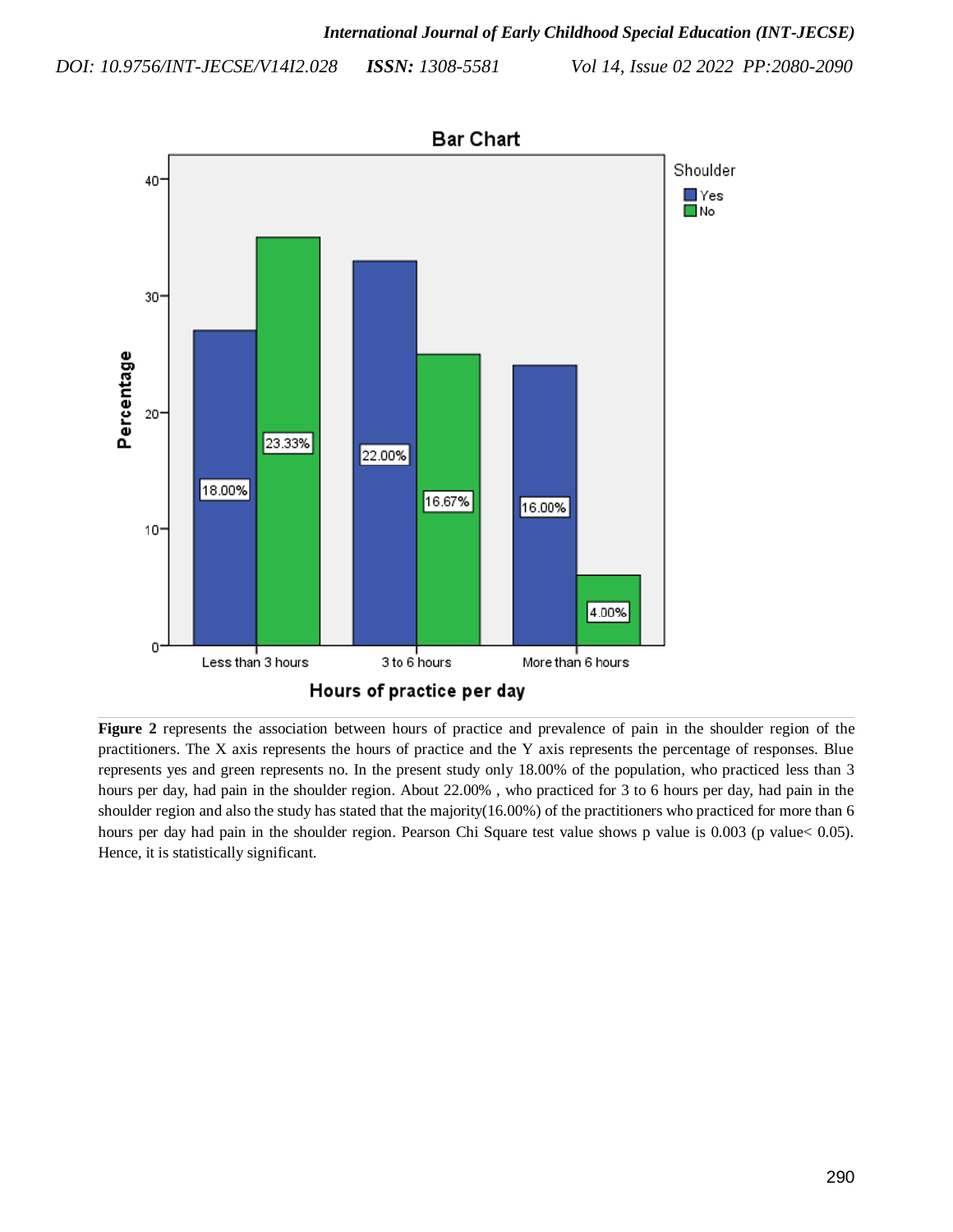*Vol 14, Issue 02 2022 PP:2080-2090*



**Figure 3** represents the association between hours of practice and prevalence of pain in the feet/ankle region of the practitioners. The X axis represents the hours of practice and the Y axis represents the percentage of responses. Blue represents yes and green represents no. In the present study, only 18.00% of the population, who practiced less than 3 hours per day, had pain in the feet/ankle region. About 17.33% , who practiced for 3 to 6 hours per day, had pain in the neck region and also the study has stated that the majority(14.67%) of the practitioners who practiced for more than 6 hours per day had pain in the feet/ankle region. Pearson Chi Square test value shows p value is 0.015 (p value> 0.05). Hence, it is statistically non-significant.

# **DISCUSSION**:

The purpose of this study is to identify the current prevalence of musculoskeletal disorders among dental practitioners in Chennai. The physical load among dentists seems to put them at risk for the occurrence of musculoskeletal disorders. In the present study, the dental students and dental practitioners were asked to record the occurrence of pain and discomfort over the past 12 months and impact in their daily activitie[s\[5\]](https://paperpile.com/c/PHqguW/12kY)

The study showed the majority of the practitioners irrespective of the hours of practice and years of practice, had pain in the regions of the neck followed by shoulder and feet/ankle. This result is consistent with the previous articl[e\[28\].](https://paperpile.com/c/PHqguW/XaWR)

 The study also concentrates on the MSD distribution in male and female practitioners since it is commonly known that the perception of pain differs between men and wome[n\[29\].](https://paperpile.com/c/PHqguW/Yp56)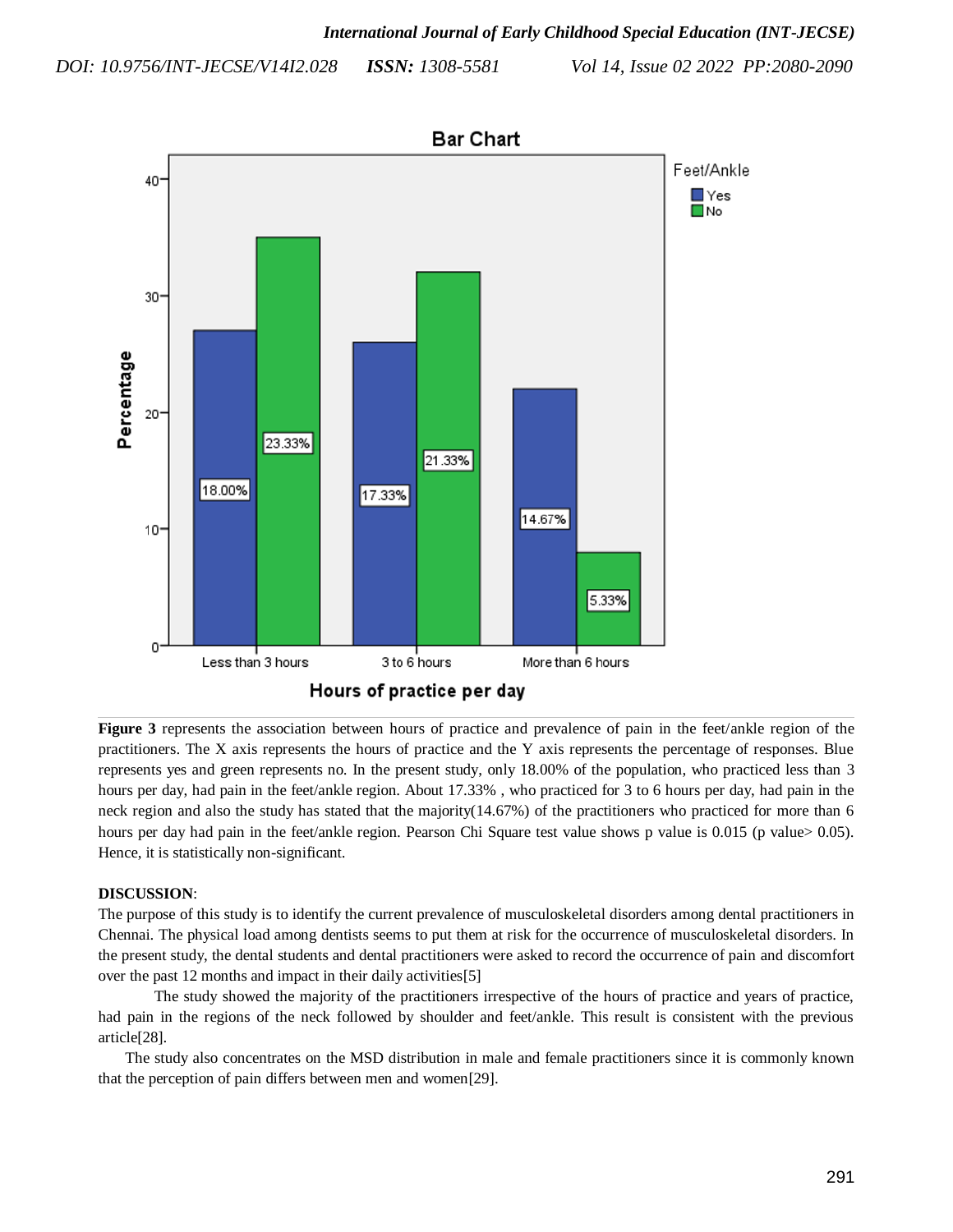The questionnaire gave answers to only the regions of the body and not to the frequency and intensity of the pain. As repetitive strain injuries are at risk in dentistry, ergonomics and educational intervention plays a major role in prevention of various occupational related musculoskeletal disorders.

 There are only very few studies on the terms of dental equipment and the ergonomic environment and also studies based on comparison between the dentists who suffer from MSD and those who do n[ot\[30\].](https://paperpile.com/c/PHqguW/8og8)

 The dentist's room should be a spacious area allowing free movement of the dentist to work with minimum flexion. Patient's chair position also should be at a proper place to minimise the workloa[d\[31\].](https://paperpile.com/c/PHqguW/v68A) The chair should be at the midsternal level, electronic, easy to adjust and should be comfortable for the patients. Dentists must have an erect posture by positioning the patient's chair close to him. This reduces the effort of bending,therefore reduce the pressure on neck and shoulder[s\[31\].](https://paperpile.com/c/PHqguW/v68A)Foot should be flat on ground to promote a neutral or anterior tilt to pelvis, which keeps back aligned and promotes the neutral curvature of bac[k\[32\].](https://paperpile.com/c/PHqguW/wdWg)There should be a 90° angle between patient's chair and dentist's knees. Position of light should be proper and easily adjustable to avoid strain on the neck and eye[s\[6\]\[33\].](https://paperpile.com/c/PHqguW/oTnZ)

 The resting period should be suitably distributed between work and rest. Musculoskeletal disorders are controllable at late stages by medications. It cannot prevent musculoskeletal disorders at early stages, it can be taken only during severe pain and chronic stages of musculoskeletal disorder[s\[34\].](https://paperpile.com/c/PHqguW/FogJ)

#### **Future scope:**

 There is a need for future research, not only in terms of dental equipment and the ergonomic environment but also a comparison between the dentists who suffer from MSD and those who do not

#### **CONCLUSION**:

From the present study, it can be concluded that the prevalence is more in regions of neck, shoulder and lower back. In a few cases the musculoskeletal disorders are shown to interfere with daily activities, while a very few require medical attention. Musculoskeletal disorders remain a major occupational health problem. Ergonomic interventions may have a great impact in prevention. Further studies are required to carefully elucidate the impact of musculoskeletal disorders on dentists,especially with the cessation or reduction of clinical practices and also to identify specific risk factors and the frequency of pain along with the intensity of pain felt. Musculoskeletal disorders are also found to be affecting women a lot compared to men. Proper preventive measures to be taken and should be included within dental education.

# **AUTHORS CONTRIBUTION:**

Bharath Kumar. N: Literature search, data collection, analysis, manuscript drafting. Dr. R.Pradeep Kumar: Data verification, manuscript drafting.

# **ACKNOWLEDGEMENT**:

The authors would thank all the participants for their valuable support and authors thank the dental institution for the support to conduct.

# **CONFLICT OF INTEREST**:

All the authors declare that there was no conflict of interest in present study.

# **SOURCE OF FUNDING:**

The present project is supported and funded/by

- Saveetha Institute of Medical and Technical Sciences
- Saveetha Dental College and Hospitals
- Saveetha University
- Dhan Consultants, Chennai.

# **REFERENCES**:

1. [Lietz J, Kozak A, Nienhaus A. Prevalence and occupational risk factors of musculoskeletal diseases and pain](http://paperpile.com/b/PHqguW/IqU2)  [among dental professionals in Western countries: A systematic literature review and meta-analysis. PLoS One.](http://paperpile.com/b/PHqguW/IqU2)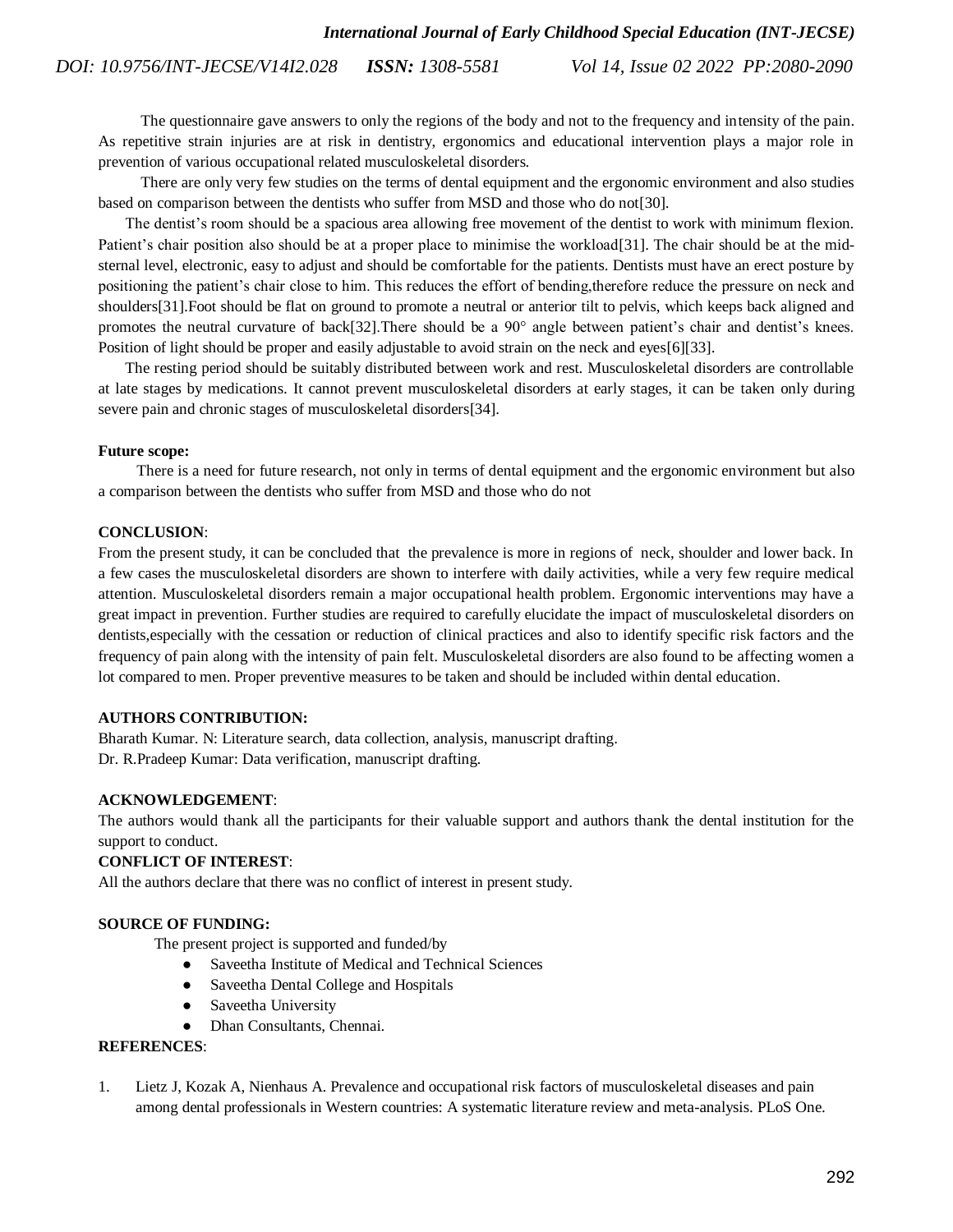*Vol 14, Issue 02 2022 PP:2080-2090*

2018 Dec 18;13(12):e0208628.

- 2. [Harris RE. Epidemiology of Chronic Disease: Global Perspectives. Jones & Bartlett Learning; 2019. 800 p.](http://paperpile.com/b/PHqguW/uYEr)
- 3. [Suebnukarn S. An electronic instrumentation for predicting musculoskeletal disorders among dentists \[Internet\].](http://paperpile.com/b/PHqguW/LtJ2)  [http://isrctn.org/>. Available from: http://dx.doi.org/10.1186/isrctn85616126](http://paperpile.com/b/PHqguW/LtJ2)
- 4. [Haas Y, Naser A, Haenel J, Fraeulin L, Holzgreve F, Erbe C, et al. Prevalence of self-reported musculoskeletal](http://paperpile.com/b/PHqguW/vm8x)  [disorders of the hand and associated conducted therapy approaches among dentists and dental assistants in](http://paperpile.com/b/PHqguW/vm8x)  [Germany. PLoS One. 2020 Nov 6;15\(11\):e0241564.](http://paperpile.com/b/PHqguW/vm8x)
- 5. [Ohlendorf D, Haas Y, Naser A, Haenel J, Maltry L, Holzgreve F, et al. Prevalence of Muscular Skeletal Disorders](http://paperpile.com/b/PHqguW/12kY)  [among Qualified Dental Assistants. Int J Environ Res Public Health \[Internet\]. 2020 May 16;17\(10\). Available](http://paperpile.com/b/PHqguW/12kY)  [from: http://dx.doi.org/10.3390/ijerph17103490](http://paperpile.com/b/PHqguW/12kY)
- 6. [Cohen AL. Elements of Ergonomics Programs: A Primer Based on Workplace Evaluations of Musculoskeletal](http://paperpile.com/b/PHqguW/oTnZ)  [Disorders. DIANE Publishing; 1997. 133 p.](http://paperpile.com/b/PHqguW/oTnZ)
- 7. [Alexopoulos EC, Stathi I-C, Charizani F. Prevalence of musculoskeletal disorders in dentists. BMC](http://paperpile.com/b/PHqguW/06RY)  [MusculoskeletDisord. 2004 Jun 9;5:16.](http://paperpile.com/b/PHqguW/06RY)
- 8. [Mathew MG, Samuel SR, Soni AJ, Roopa KB. Evaluation of adhesion](http://paperpile.com/b/PHqguW/ISaph) of Streptococcus mutans, plaque [accumulation on zirconia and stainless steel crowns, and surrounding gingival inflammation in primary molars:](http://paperpile.com/b/PHqguW/ISaph)  [randomized controlled trial. Clin Oral Investig. 2020 Sep;24\(9\):3275–80.](http://paperpile.com/b/PHqguW/ISaph)
- 9. [Samuel SR. Can 5-year-olds sensibly self-report the impact of developmental enamel defects on their quality of](http://paperpile.com/b/PHqguW/EHbnE)  [life? Int J Paediatr Dent. 2021 Mar;31\(2\):285–6.](http://paperpile.com/b/PHqguW/EHbnE)
- 10. [Samuel SR, Kuduruthullah S, Khair AMB, Al Shayeb M, Elkaseh A, Varma SR, et al. Impact of pain,](http://paperpile.com/b/PHqguW/8Rbt8)  [psychological-distress, SARS-CoV2 fear on adults' OHRQOL during COVID-19 pandemic. Saudi J Biol Sci.](http://paperpile.com/b/PHqguW/8Rbt8)  [2021 Jan;28\(1\):492–4.](http://paperpile.com/b/PHqguW/8Rbt8)
- 11. [Samuel SR, Kuduruthullah S, Khair AMB, Shayeb MA, Elkaseh A, Varma SR. Dental pain, parental SARS-CoV-](http://paperpile.com/b/PHqguW/8k29l)[2 fear and distress on quality of life of 2 to 6 year-old children during COVID-19. Int J Paediatr Dent. 2021](http://paperpile.com/b/PHqguW/8k29l)  May; 31(3): 436-41.
- 12. [Samuel SR, Acharya S, Rao JC. School Interventions-based Prevention of Early-Childhood Caries among 3-5](http://paperpile.com/b/PHqguW/Tahly) [year-old children from very low socioeconomic status: Two-year randomized trial. J Public Health Dent. 2020](http://paperpile.com/b/PHqguW/Tahly)  [Jan;80\(1\):51–60.](http://paperpile.com/b/PHqguW/Tahly)
- 13. [Vikneshan M, Saravanakumar R, Mangaiyarkarasi R, Rajeshkumar S, Samuel SR, Suganya M, et al. Algal](http://paperpile.com/b/PHqguW/0TSUY)  [biomass as a source for novel oral nano-antimicrobial agent.](http://paperpile.com/b/PHqguW/0TSUY) Saudi J Biol Sci. 2020 Dec;27(12):3753–8.
- 14. [Chellapa LR, Rajeshkumar S, Arumugham MI, Samuel SR. Biogenic Nanoselenium Synthesis and Evaluation of](http://paperpile.com/b/PHqguW/jyAt2)  [its antimicrobial, Antioxidant Activity and Toxicity. Bioinspired BiomimNanobiomaterials. 2020 Jul 23;1–6.](http://paperpile.com/b/PHqguW/jyAt2)
- 15. [Samuel SR, Mathew MG, Suresh SG, Varma SR, Elsubeihi ES, Arshad F, et al. Pediatric dental emergency](http://paperpile.com/b/PHqguW/Lzl6o)  [management and parental treatment preferences during COVID-19 pandemic as compared to 2019. Saudi J Biol](http://paperpile.com/b/PHqguW/Lzl6o)  [Sci. 2021 Apr;28\(4\):2591–7.](http://paperpile.com/b/PHqguW/Lzl6o)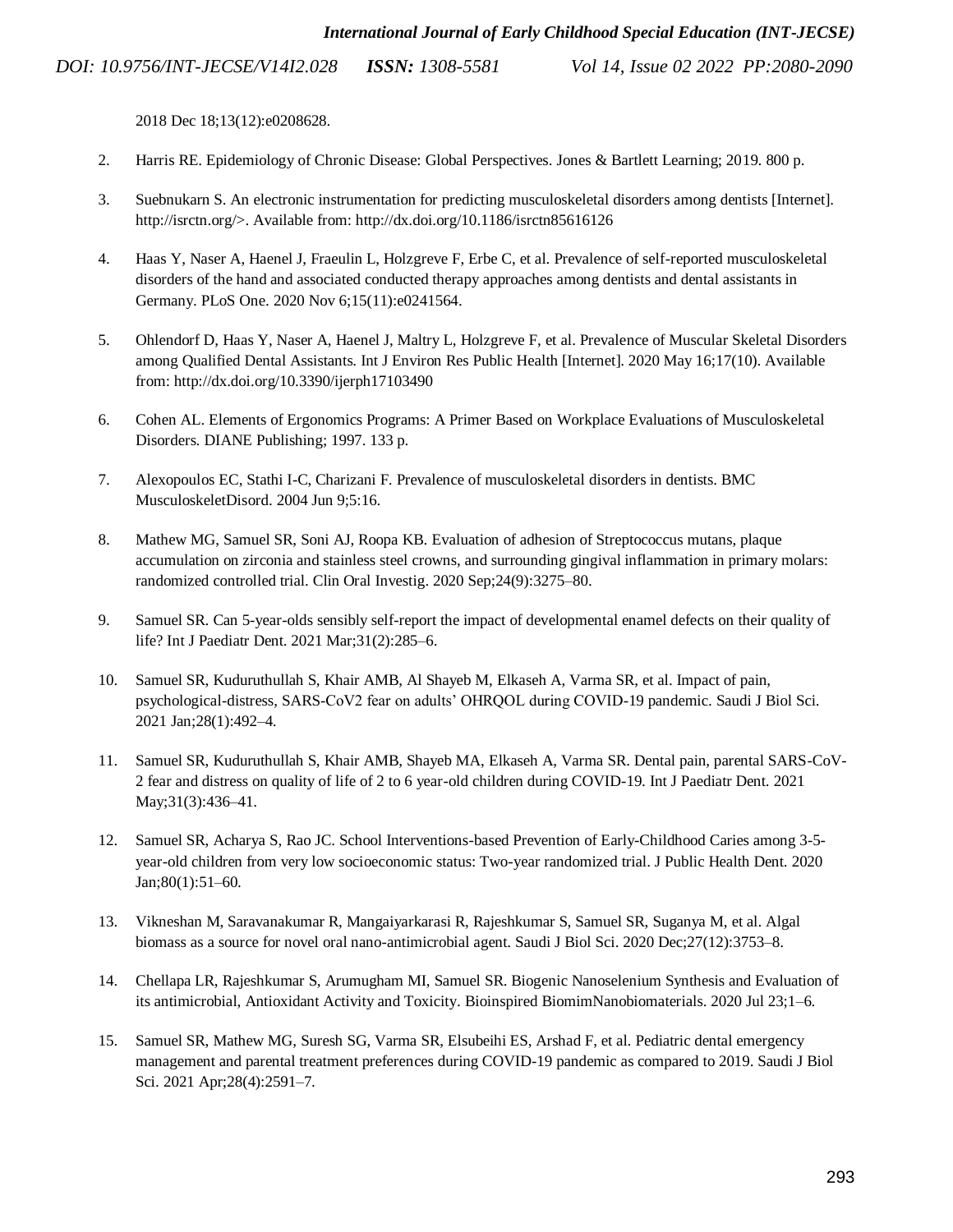- 16. [Barma MD, Muthupandiyan I, Samuel SR, Amaechi BT. Inhibition of Streptococcus mutans, antioxidant property](http://paperpile.com/b/PHqguW/8UKss)  [and cytotoxicity of novel nano-zinc oxide varnish. Arch Oral Biol. 2021 Jun;126:105132.](http://paperpile.com/b/PHqguW/8UKss)
- 17. [Muthukrishnan L. Nanotechnology for cleaner leather production: a review. Environ Chem Lett. 2021 Jun](http://paperpile.com/b/PHqguW/xAmqc)  [1;19\(3\):2527–49.](http://paperpile.com/b/PHqguW/xAmqc)
- 18. Muthukrishnan L. Multidrug resistant tuberculosis [Diagnostic challenges and its conquering by nanotechnology](http://paperpile.com/b/PHqguW/Nu3LV)  approach - [An overview. Chem Biol Interact. 2021 Mar 1;337:109397.](http://paperpile.com/b/PHqguW/Nu3LV)
- 19. [Sekar D, Auxzilia PK. Letter to the Editor: H19 Promotes HCC Bone Metastasis by Reducing Osteoprotegerin](http://paperpile.com/b/PHqguW/c3QTB)  Expression in a PPP1CA/p38MAPK‐ [Dependent Manner and Sponging miR](http://paperpile.com/b/PHqguW/c3QTB)‐ 200b‐ 3p [Internet]. Hepatology. [2021. Available from: http://dx.doi.org/10.1002/hep.31719](http://paperpile.com/b/PHqguW/c3QTB)
- 20. [GowhariShabgah A, Amir A, Gardanova ZR, OlegovnaZekiy A, Thangavelu L, Ebrahimi Nik M, et al.](http://paperpile.com/b/PHqguW/RINsf)  [Interleukin-25: New perspective and state-of-the-art in cancer prognosis and treatment approaches. Cancer Med.](http://paperpile.com/b/PHqguW/RINsf)  [2021 Aug;10\(15\):5191–202.](http://paperpile.com/b/PHqguW/RINsf)
- 21. [Kamala K, Sivaperumal P, Paray BA, Al-Sadoon MK. Author response for "Identification of haloarchaea during](http://paperpile.com/b/PHqguW/Hpgpt)  [fermentation of Sardinella longiceps for being the starter culture to accelerate fish sauce production" \[Internet\].](http://paperpile.com/b/PHqguW/Hpgpt)  [Wiley; 2021. Available from: https://publons.com/publon/47375106](http://paperpile.com/b/PHqguW/Hpgpt)
- 22. [Ezhilarasan D, Lakshmi T, Subha M, Deepak Nallasamy V, Raghunandhakumar S. The ambiguous role of sirtuins](http://paperpile.com/b/PHqguW/Lb0EY)  [in head and neck squamous cell carcinoma. Oral Dis \[Internet\]. 2021 Feb 11; Available from:](http://paperpile.com/b/PHqguW/Lb0EY)  [http://dx.doi.org/10.1111/odi.13798](http://paperpile.com/b/PHqguW/Lb0EY)
- 23. [Sridharan G, Ramani P, Patankar S, Vijayaraghavan R. Evaluation of salivary metabolomics in oral leukoplakia](http://paperpile.com/b/PHqguW/mKvbf)  [and oral squamous cell carcinoma. J Oral Pathol Med. 2019 Apr;48\(4\):299–306.](http://paperpile.com/b/PHqguW/mKvbf)
- 24. [R H, Hannah R, Ramani P, Ramanathan A, Jancy MR, Gheena S, et al. CYP2 C9 polymorphism among patients](http://paperpile.com/b/PHqguW/gDR3q)  with oral squamous cell carcinoma and its role in altering the metabolism of benzo[a]pyrene [Internet]. Vol. 130, [Oral Surgery, Oral Medicine, Oral Pathology and Oral Radiology. 2020. p. 306–12. Available from:](http://paperpile.com/b/PHqguW/gDR3q)  [http://dx.doi.org/10.1016/j.oooo.2020.06.021](http://paperpile.com/b/PHqguW/gDR3q)
- 25. [J PC, Pradeep CJ, Marimuthu T, Krithika C, Devadoss P, Kumar SM. Prevalence and measurement of anterior](http://paperpile.com/b/PHqguW/kaN2m)  [loop of the mandibular canal using CBCT: A cross sectional study \[Internet\]. Vol. 20, Clinical Implant Dentistry](http://paperpile.com/b/PHqguW/kaN2m)  [and Related Research. 2018. p. 531–4. Available from: http://dx.doi.org/10.1111/cid.12609](http://paperpile.com/b/PHqguW/kaN2m)
- 26. Kumar, S. (2022). A quest for sustainium (sustainability Premium): review of sustainable bonds. Academy of Accounting and Financial Studies Journal, Vol. 26, no.2, pp. 1-18
- 27. Sehgal.P, Kumar.B, Sharma.M, Salameh A.A, Kumar.S, Asha.P (2022), Role of IoT In Transformation Of Marketing: A Quantitative Study Of Opportunities and Challenges, Webology, Vol. 18, no.3, pp 1-11
- 2[8.Wahab PUA, Abdul Wahab PU, Madhulaxmi M, Senthilnathan P, Muthusekhar MR, Vohra Y, et al. Scalpel Versus](Wahab%20PUA,%20Abdul%20Wahab%20PU,%20Madhulaxmi%20M,%20Senthilnathan%20P,%20Muthusekhar%20MR,%20Vohra%20Y,%20et%20al.%20Scalpel%20Versus%20Diathermy%20in%20Wound%20Healing%20After%20Mucosal%20Incisions:%20A%20Split-Mouth%20Study%20%5bInternet%5d.%20Vol.%2076,%20Journal%20of%20Oral%20and%20Maxillofacial%20Surgery.%202018.%20p.%201160�4.%20Available%20from:)  [Diathermy in Wound Healing After Mucosal Incisions: A Split-Mouth Study \[Internet\]. Vol. 76, Journal of Oral](Wahab%20PUA,%20Abdul%20Wahab%20PU,%20Madhulaxmi%20M,%20Senthilnathan%20P,%20Muthusekhar%20MR,%20Vohra%20Y,%20et%20al.%20Scalpel%20Versus%20Diathermy%20in%20Wound%20Healing%20After%20Mucosal%20Incisions:%20A%20Split-Mouth%20Study%20%5bInternet%5d.%20Vol.%2076,%20Journal%20of%20Oral%20and%20Maxillofacial%20Surgery.%202018.%20p.%201160�4.%20Available%20from:)  [and Maxillofacial Surgery. 2018. p. 1160–4. Available from:http://dx.doi.org/10.1016/j.joms.2017.12.020](Wahab%20PUA,%20Abdul%20Wahab%20PU,%20Madhulaxmi%20M,%20Senthilnathan%20P,%20Muthusekhar%20MR,%20Vohra%20Y,%20et%20al.%20Scalpel%20Versus%20Diathermy%20in%20Wound%20Healing%20After%20Mucosal%20Incisions:%20A%20Split-Mouth%20Study%20%5bInternet%5d.%20Vol.%2076,%20Journal%20of%20Oral%20and%20Maxillofacial%20Surgery.%202018.%20p.%201160�4.%20Available%20from:)
- 29. [Mudigonda SK, Murugan S, Velavan K, Thulasiraman S, Krishna Kumar Raja VB. Non-suturing microvascular](http://paperpile.com/b/PHqguW/FHiNH)  anastomosis in maxillofacial reconstruction- [a comparative study. Journal of Cranio-Maxillofacial Surgery. 2020](http://paperpile.com/b/PHqguW/FHiNH)  [Jun 1;48\(6\):599–606.](http://paperpile.com/b/PHqguW/FHiNH)